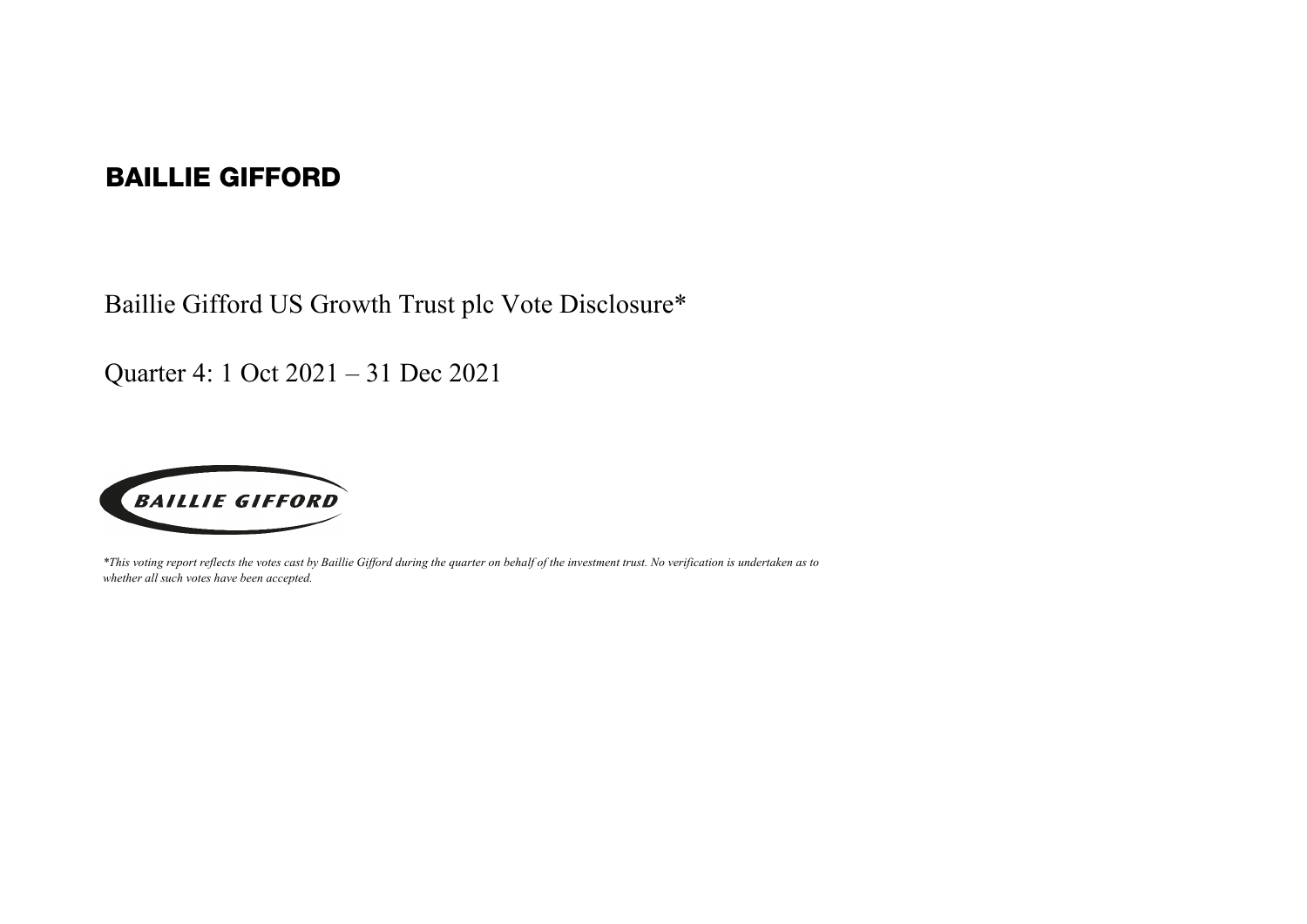\*\* AGM = Annual General Meeting; EGM = Extraordinary General Meeting; SGM = Special General Meeting; CRT = Court Meeting; OTH = Other Meeting; CLS = Class Meeting

| Company                                          | <b>Meeting Type</b> | <b>Meeting Date</b> | Resolution     | Proposal                          | Proposal Type | Vote Cast Reason |
|--------------------------------------------------|---------------------|---------------------|----------------|-----------------------------------|---------------|------------------|
| Affirm Holdings Inc Class A                      | 3-Dec-21 AGM        |                     | 1.001          | Elect Director(s)                 | Management    | For              |
| Affirm Holdings Inc Class A                      | 3-Dec-21 AGM        |                     | 1.002          | Elect Director(s)                 | Management    | For              |
| Affirm Holdings Inc Class A                      | 3-Dec-21 AGM        |                     | 2.             | Appoint/Pay Auditors              | Management    | For              |
| Affirm Holdings Inc Class A                      | 3-Dec-21 AGM        |                     | 3.             | Remuneration - Say on Pay         | Management    | 1 Year           |
| Affirm Holdings Inc Class B - converted at IPO   | 3-Dec-21 AGM        |                     | 1.001          | Elect Director(s)                 | Management    | For              |
| Affirm Holdings Inc Class B - converted at IPO   | 3-Dec-21 AGM        |                     | 1.002          | Elect Director(s)                 | Management    | For              |
| Affirm Holdings Inc Class B - converted at IPO   | 3-Dec-21 AGM        |                     | 2.             | Appoint/Pay Auditors              | Management    | For              |
| Affirm Holdings Inc Class B - converted at IPO   | 3-Dec-21 AGM        |                     | 3.             | Remuneration - Say on Pay         | Management    | 1 Year           |
| Affirm Holdings Inc Class B - converted at IPO   | 3-Dec-21 AGM        |                     | 1.001          | Elect Director(s)                 | Management    | For              |
| Affirm Holdings Inc Class B - converted at IPO   | 3-Dec-21 AGM        |                     | 1.002          | Elect Director(s)                 | Management    | For              |
| Affirm Holdings Inc Class B - converted at IPO   | 3-Dec-21 AGM        |                     | $\overline{2}$ | Appoint/Pay Auditors              | Management    | For              |
| Affirm Holdings Inc Class B - converted at IPO   | 3-Dec-21 AGM        |                     | 3              | Remuneration - Say on Pay         | Management    | For              |
| Aurora Innovation Inc Series B Pref.             | 15-Oct-21 EGM       |                     |                | <b>M&amp;A Activity</b>           | Management    | For              |
| Away (JRSK Inc) Convertible Promissory Note      | 30-Nov-21 EGM       |                     |                | Waiver of Rights of First Refusal | Management    | For              |
| Away (JRSK Inc) Convertible Promissory Note      | 21-Dec-21 EGM       |                     |                | <b>Employee Equity Plan</b>       | Management    | For              |
| Away (JRSK Inc) Series D Pref.                   | 30-Nov-21 EGM       |                     |                | Waiver of Rights of First Refusal | Management    | For              |
| Away (JRSK Inc) Series D Pref.                   | 21-Dec-21 EGM       |                     |                | <b>Employee Equity Plan</b>       | Management    | For              |
| Away (JRSK Inc) Series Seed Pref.                | 30-Nov-21 EGM       |                     |                | Waiver of Rights of First Refusal | Management    | For              |
| Away (JRSK Inc) Series Seed Pref.                | 21-Dec-21 EGM       |                     |                | <b>Employee Equity Plan</b>       | Management    | For              |
| Indigo Agriculture, Inc Common                   | 1-Nov-21 EGM        |                     |                | Waiver of Rights of First Refusal | Management    | For              |
| JRSK Inc (Away) Convertible Promissory Note 2021 | 30-Nov-21 EGM       |                     |                | Waiver of Rights of First Refusal | Management    | For              |
| JRSK Inc (Away) Convertible Promissory Note 2021 | 21-Dec-21 EGM       |                     |                | <b>Employee Equity Plan</b>       | Management    | For              |
| Peloton Interactive Inc                          | 7-Dec-21 AGM        |                     | 1.001          | Elect Director(s)                 | Management    | For              |
| Peloton Interactive Inc                          | 7-Dec-21 AGM        |                     | 1.002          | Elect Director(s)                 | Management    | For              |
| Peloton Interactive Inc                          | 7-Dec-21 AGM        |                     | 2.             | Appoint/Pay Auditors              | Management    | For              |
| Peloton Interactive Inc                          | 7-Dec-21 AGM        |                     | 3.             | Remuneration - Say on Pay         | Management    | For              |
| Peloton Interactive Inc Class B Common           | 7-Dec-21 AGM        |                     | 1.001          | Elect Director(s)                 | Management    | For              |
| Peloton Interactive Inc Class B Common           | 7-Dec-21 AGM        |                     | 1.002          | Elect Director(s)                 | Management    | For              |
| Peloton Interactive Inc Class B Common           | 7-Dec-21 AGM        |                     | $\overline{2}$ | Appoint/Pay Auditors              | Management    | For              |
| Peloton Interactive Inc Class B Common           | 7-Dec-21 AGM        |                     | 3              | Remuneration - Say on Pay         | Management    | For              |
| PsiQuantum Series D Pref.                        | 15-Nov-21 EGM       |                     |                | Other                             | Management    | For              |
| Tesla Inc                                        | 7-Oct-21 AGM        |                     | 1.1            | Elect Director(s)                 | Management    | For              |
| Tesla Inc                                        | 7-Oct-21 AGM        |                     | 1.2            | Elect Director(s)                 | Management    | For              |
| Tesla Inc                                        | 7-Oct-21 AGM        |                     | 2.             | Articles of Association           | Management    | For              |

|           |              |                         |            |         | We opposed a management resolution to<br>eliminate supermajority voting requirements<br>from the company's bylaws and to adopt a<br>simple majority voting standard, in line with<br>management's recommendation. They<br>believe this governance provision is still<br>relevant protection for them to allow them to<br>remain focussed on the long-term success |
|-----------|--------------|-------------------------|------------|---------|-------------------------------------------------------------------------------------------------------------------------------------------------------------------------------------------------------------------------------------------------------------------------------------------------------------------------------------------------------------------|
| Tesla Inc | 7-Oct-21 AGM | Articles of Association | Management | Against | of the business.                                                                                                                                                                                                                                                                                                                                                  |